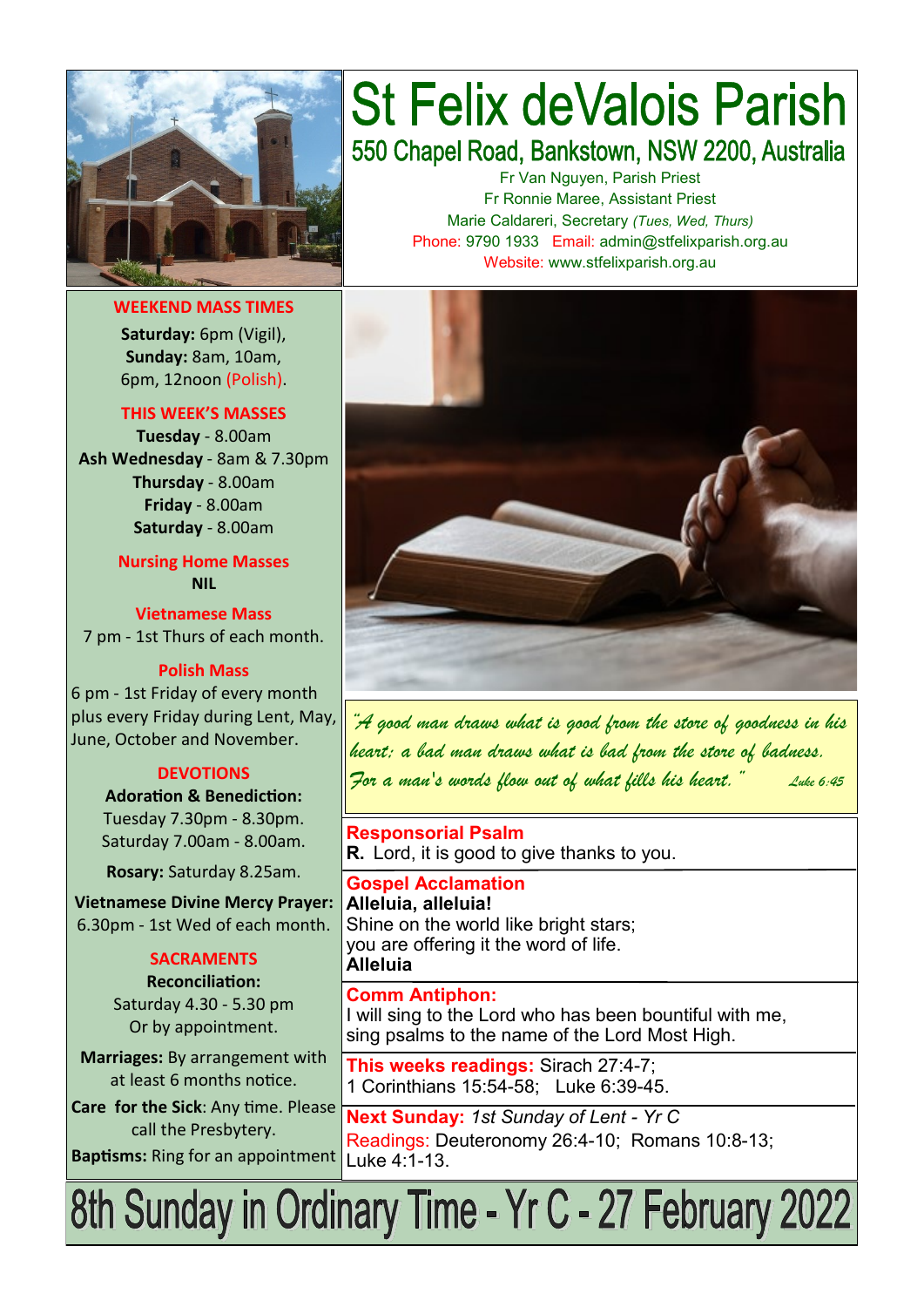A good disciple

Fettection Jesus' parables in this week's Gospel are a reminder of the importance of continued learning, prayer and reflection, and humility in our discipleship. We shine God's light in the world when we are "lit from within" with God's grace, willing to examine our own conscience and recognize our own need for transformation through Jesus. As busy parents responsible for our children's physical, emotional, and spiritual growth, we may sometimes be challenged to find time and energy to care for ourselves and attend to our own spiritual growth. Yet doing so can improve our family relationships and help us guide our children in their faith. We can be reminded of the simple safety instruction we hear when flying: to put on our own "spiritual" oxygen mask before helping others.

Gather as a family and spend some time discussing ideas about what it means to be a good disciple. *What do we need to learn? How are we to act? How do we treat others?* Read aloud today's Gospel, Luke 6:39–45. Discuss what Jesus means when he asks, "Why do you notice the splinter in your brother's eye, but do not perceive the wooden beam in your own?" Talk about how we might be tempted to focus on one another's shortcomings without noticing our own and how this might lead to conflict. Point out that part of being a good disciple is focusing on our own behaviour. As a family, share ideas for responding as a disciple when you are upset with another family member's words or actions. (For example, taking a cooling off break before talking to the person or praying for help to see if our actions contributed to the conflict and we need to apologize.) Pray that you will grow together in your discipleship and then pray the Lord's Prayer.

© Copyright Loyola Press All Rights Reserved. Used with permission. [www.loyolapress.com](http://www.loyolapress.com)

#### **New Appointment for Fr Ronnie**

The Archbishop has asked Fr Ronnie to be the new assistant priest at St Catherine's Gymea. His appointment will begin next month and ending his time here at St Felix. He will celebrate his last Mass here at 10am on Sunday 6th March. Please keep Fr Ronnie in your prayers as he begins this new chapter in his priesthood.

# **Lenten Books**

There are Lenten books available in the Church foyer for personal prayer during Lent. You are welcome to take one home to use.

# **Market Day Fundraiser at Our Lady of Fatima Peakhurst**

Saturday 5 March from 8am to 3pm in the Church carpark in Issac St, Peakhurst. The Saturday Foodies & Farmers Market is always a great event and this one will feature a large marquee run by parishioners from St Joseph's Riverwood with fantastic items to delight families. The event holds something for everyone, even an amusement area for children. All proceeds from the St Joseph's table/s will go towards the Church's Roof Fund.

# **PLANNED GIVING PROGRAM REQUEST FORM**

#### **Would you like to become a regular contributor to the Parish?**

If so, please fill in this slip and return it to the Parish Office. Otherwise send an e-mail with your details to Marie at admin@stfelixparish.org.au

| Name                                  |                                               |                                              |  |  |  |
|---------------------------------------|-----------------------------------------------|----------------------------------------------|--|--|--|
|                                       |                                               |                                              |  |  |  |
|                                       |                                               |                                              |  |  |  |
| <b>WOULD LIKE</b><br><b>FNVELOPES</b> | WOULD LIKE TO CONTRIBUTE<br>USING CREDIT CARD | WOULD LIKE TO CONTRIBUTE<br>VIA DIRECT DEBIT |  |  |  |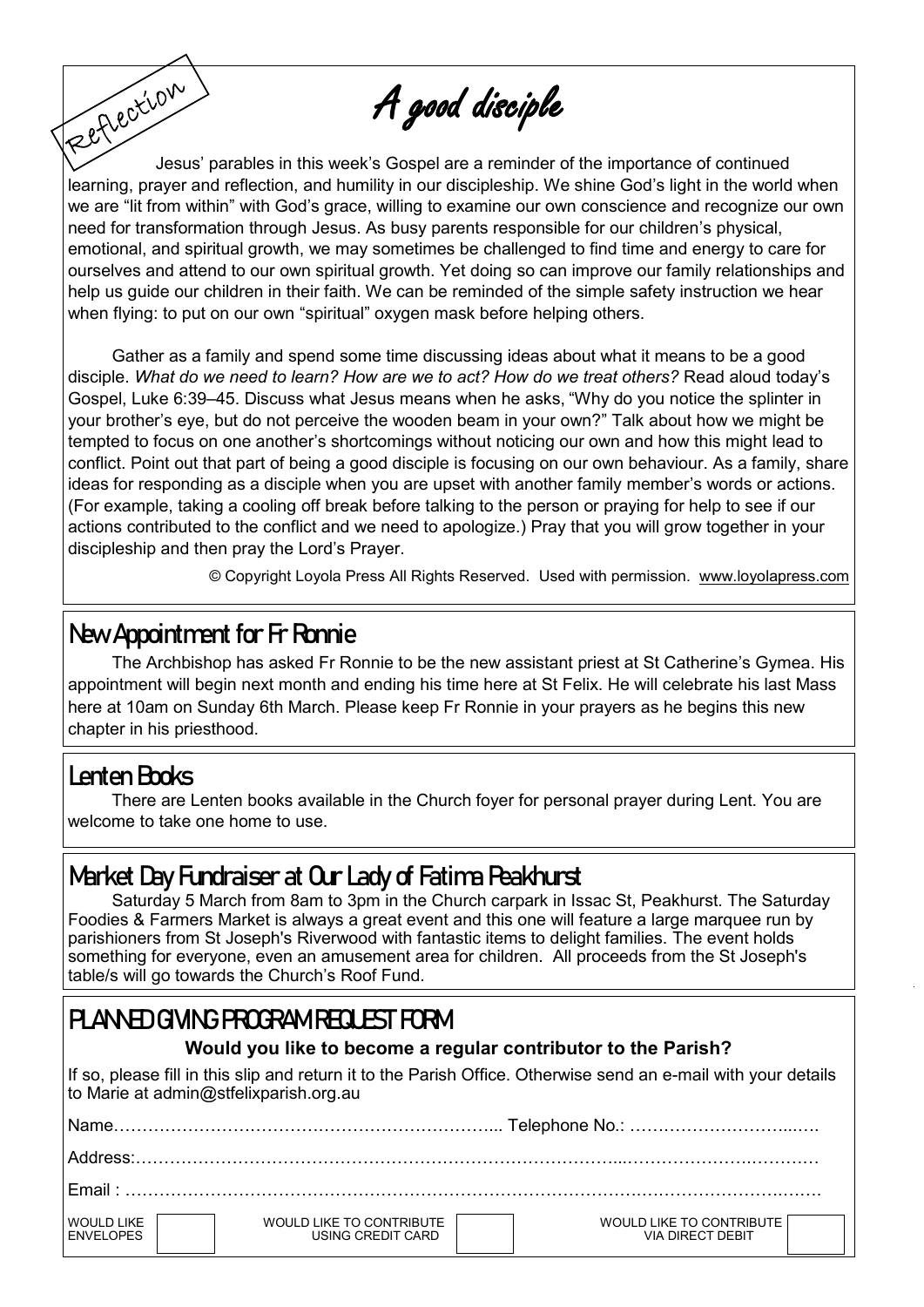# **GOSPEL: Luke 6:39-45**

#### **A reading from the holy Gospel according to Luke.**

*A person speaks from what is in his heart.*

Jesus told a parable to his disciples, 'Can one blind man guide another? Surely both will fall into a pit? The disciple is not superior to his teacher; the fully trained disciple will always be like his teacher. Why do you observe the splinter in your brother's eye and never notice the plank in your own? How can you say to your brother, "Brother, let me take out the splinter that is in your eye," when you cannot see the plank in your own? Hypocrite! Take the plank out of your own eye first, and then you will see clearly enough to take out the splinter that is in your brother's eye.

'There is no sound tree that produces rotten fruit, nor again a rotten tree that produces sound fruit. For every tree can be told by its own fruit: people do not pick figs from thorns, nor gather grapes from brambles. A good man draws what is good from the store of goodness in his heart; a bad man draws what is bad from the store of badness. For a man's words flow out of what fills his heart.'

The Gospel of the Lord. **Praise to you, Lord Jesus Christ.**

#### **Ash Wednesday**

This Wednesday will be the commencement of Lent. Ash Wednesday Masses will be at 8.00am, & 7.30pm.

# **Mass Intentions:**

**Recently Deceased:** Angelita Z Molano;

**Anniversary:** Linda Yusnanda; Alice Souza; Anton; Simon & Anna

**Deceased:** Maria Mun; JB Nghi; Maria Ngo; Theresa Nga; Rosa Nguyet; LE Thi Bich; Nina Kingston; Micae Lai Dinh Trung; Swatantra Chakravarty

**Sick:** Tom Quilty, Jason Timbs & Bart Hennely, Dau (Xuan); Gerard Go; Fatima Fernandes; Marian Periera; baby Alan Dien Quan Nguyen; Monina Rodriguez Pineda; Tenshi Asriel Magdaleno Arcenas; Rose Nuner; Maria Carta; Teresita Martinez; Maria Kovatsun; Frannie; Madelyn Nicole; Jun Ibarra; Abida Gill; Vo Van Kiet; Maria Bui Thi Don; Josette Ackad; Nivea Wani; Diana Emilie Perez; Billy; Lagi Amoa; Clarence Ally; Jane Aquino; Glory Bereira; Gladyse Broudou; Jenny; Hoa Mai; Wayne Waters; Rosa House; Nivea Wanigesekera; Annick Duval; Henriette Tam Tinh Lam; Phyllis Vujkovic; Sandra **Whaites** 

#### **Weekly Rosters**

| <b>27 FEBRUARY</b>     |                       |                         |                     |                     |                                                                                   |                         |  |  |  |  |  |
|------------------------|-----------------------|-------------------------|---------------------|---------------------|-----------------------------------------------------------------------------------|-------------------------|--|--|--|--|--|
| Reader 1               | <b>Emmanuel Icard</b> |                         | Joseph Dang         |                     | Mary O'Hea                                                                        | <b>Harriet Owusu</b>    |  |  |  |  |  |
| Reader 2               |                       | <b>Patrick Abourizk</b> | Imelda Dela Cruz    |                     | Thu Ha Kim                                                                        |                         |  |  |  |  |  |
| Acolyte                |                       | Tuyen Tran (A)          | An Dang (A)         |                     | Thong Tran (A)                                                                    | Thanh Vu (A)            |  |  |  |  |  |
| Choir                  | <b>SMMC</b>           |                         | <b>SSOG</b>         |                     | <b>St Felix</b>                                                                   | Jess                    |  |  |  |  |  |
| <b>6 MARCH</b>         |                       |                         |                     |                     |                                                                                   |                         |  |  |  |  |  |
| Reader 1               |                       | Gloria Booby            | <b>Mary Buckley</b> |                     | Thu Ha Kim                                                                        | <b>Anthony Eltarraf</b> |  |  |  |  |  |
| Reader 2               | <b>Emmanuel Icard</b> |                         | Robyn Molloy        |                     | Helen Vujevic                                                                     |                         |  |  |  |  |  |
| Acolyte                | Tuyen Tran (A)        |                         | An Dang (A)         |                     | Anthony Joseph (A)                                                                | Thanh Vu (A)            |  |  |  |  |  |
| Choir                  | <b>SMMC</b>           |                         | <b>SSOG</b>         |                     | <b>St Felix</b>                                                                   | Elias                   |  |  |  |  |  |
|                        |                       | 27 February             |                     | 6 March             | <b>Notes: SSOG: Singing Servants of God</b>                                       |                         |  |  |  |  |  |
| <b>Altar Society</b>   |                       | Group 4                 |                     | Group 1 (see notes) | <b>SMMC: St Mary Mackillop's Choir</b><br>Group 1: Gloria Walker, Lyn Rowe, Khanh |                         |  |  |  |  |  |
| <b>Church Cleaners</b> |                       | Mai Hai                 |                     | Polish Group        | Le, Thi Thuy Doan, Theresa Nguyen, Dorie                                          |                         |  |  |  |  |  |
| <b>SVDP</b>            |                       | D Rodrigues             |                     | Andrew Nguyen       | Encarnacion, Hien & Vu Bui (Florist)                                              |                         |  |  |  |  |  |